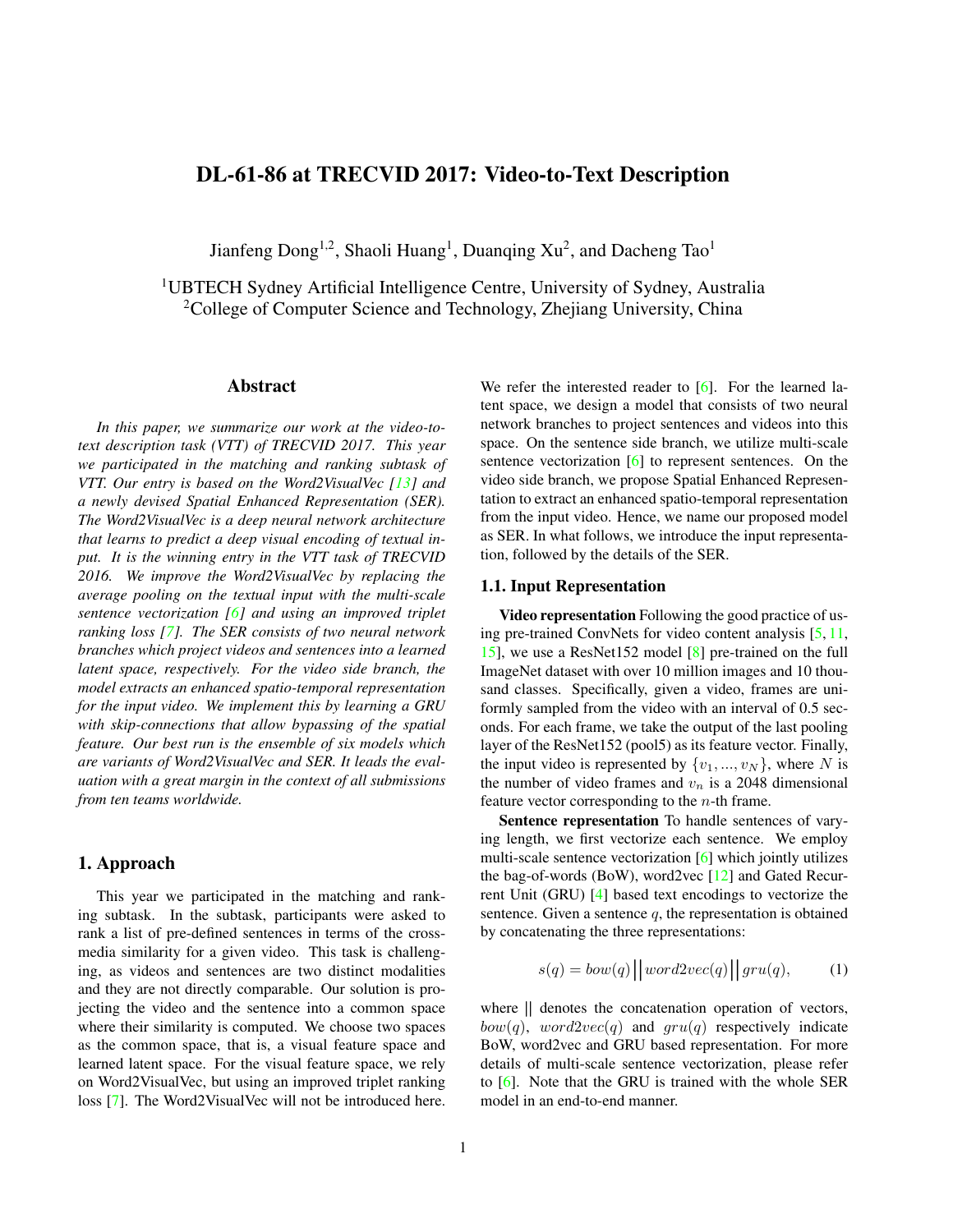<span id="page-1-1"></span>

Figure 1. The overview of Spatial Enhanced Representation (SER) which project videos and sentence into a learned latent space by two neural network branches.

#### 1.2. Spatial Enhanced Representation

Figure. [1](#page-1-0) illustrates the structure of our proposed SER. It consists of two neural network branches that respectively project videos and sentences into a learned latent space. The similarity between videos and sentences can be readily computed in the learned latent space. We adopt the cosine similarity as the similarity metric. Given a video, we rank all candidate sentences in terms of their cosine similarity with the video.

Video side branch As videos contain rich spatial and temporal structure, capturing both spatial and temporal information is necessary. Average pooling and Recurrent Neural Network (RNN) are commonly used to encode videos. However, applying average pooling loses the temporal information contained in the video. Although using the RNN is able to capture more temporal information, it tends to lose some essential spatial information. Inspired by this, we propose to extract an enhanced spatio-temporal representation for videos. We implement this by learning a GRU with skip-connections that allow bypassing of the spatial feature. Moreover, a soft attention is employed on the output of the GRU to generate a context vector by attending to certain frames of the video.

More formally, given a video of  $\{v_1, ..., v_N\}$ , we first feed them sequentially into a GRU module to get a sequence of hidden state vectors  $\{h_1, h_2, ..., h_N\},\$ 

$$
h_n = GRU(v_n, h_{n-1}), n \in 1, 2, ..., N.
$$
 (2)

In order to prevent the loss of spatial information, we employ skip-connections to concatenate original visual features of video frames with the outputs of the GRU, obtaining a series of enhanced spatio-temporal feature vectors:

$$
s_n = h_n || v_n, n \in 1, 2, ..., N.
$$
 (3)

Moreover, the soft attention mechanism is applied to the enhanced spatio-temporal feature vectors. For simplicity, we omit the bias term  $b$  in the following equations. The attention map  $\alpha = {\{\alpha_n\}}_{n=1}^N$  is computed by a 2-layer neural network and the softmax function, that is:

$$
m_n = \tanh(W_s s_n) \odot \tanh(W_v \overline{v}), n \in 1, 2, ..., N, \quad (4)
$$

$$
r_n = w_m m_n, n \in 1, 2, ..., N,
$$
 (5)

<span id="page-1-0"></span> $\mathbf{v}$ 

$$
a = softmax(\prod_{n=1}^{N} r_n),
$$
 (6)

where  $\parallel$  denotes the concatenation operation of scalars,  $W_s$ ,  $W_v$  are the trainable matrices,  $w_m$  is the trainable vector and  $\odot$  indicates the element-wise multiplication. Additionally,  $\overline{v}$  denotes the average feature vector of video frames, that is  $\overline{v} = \frac{1}{N} \sum_{n=1}^{N} v_n$ . With the attention map  $\alpha$ , the attentive feature vector of the video is then calculated by

$$
v_a = \sum_{n=1}^{N} \alpha_n s_n.
$$
 (7)

We further project the attentive feature vector  $v_a$  in a learned latent space by two fully connected layers. Each fully connected layer is followed by the batch normalization [\[9\]](#page-4-9) and ReLU activations. More concretely, given a video x, we obtain the video representation  $v(x)$  in the learned latent space as:

$$
g_x = \sigma(BN(W_{x'}v_a + b_{x'})),
$$
  

$$
v(x) = \sigma(BN(W_{x''}g_x + b_{x''})),
$$
 (8)

where  $W_{x}$  and  $W_{x}$  are the trainable parameters,  $b_{x}$  and  $b_{x}$  are the bias terms, BN indicates the batch normalization and  $\sigma(\cdot)$  denotes the ReLU activation.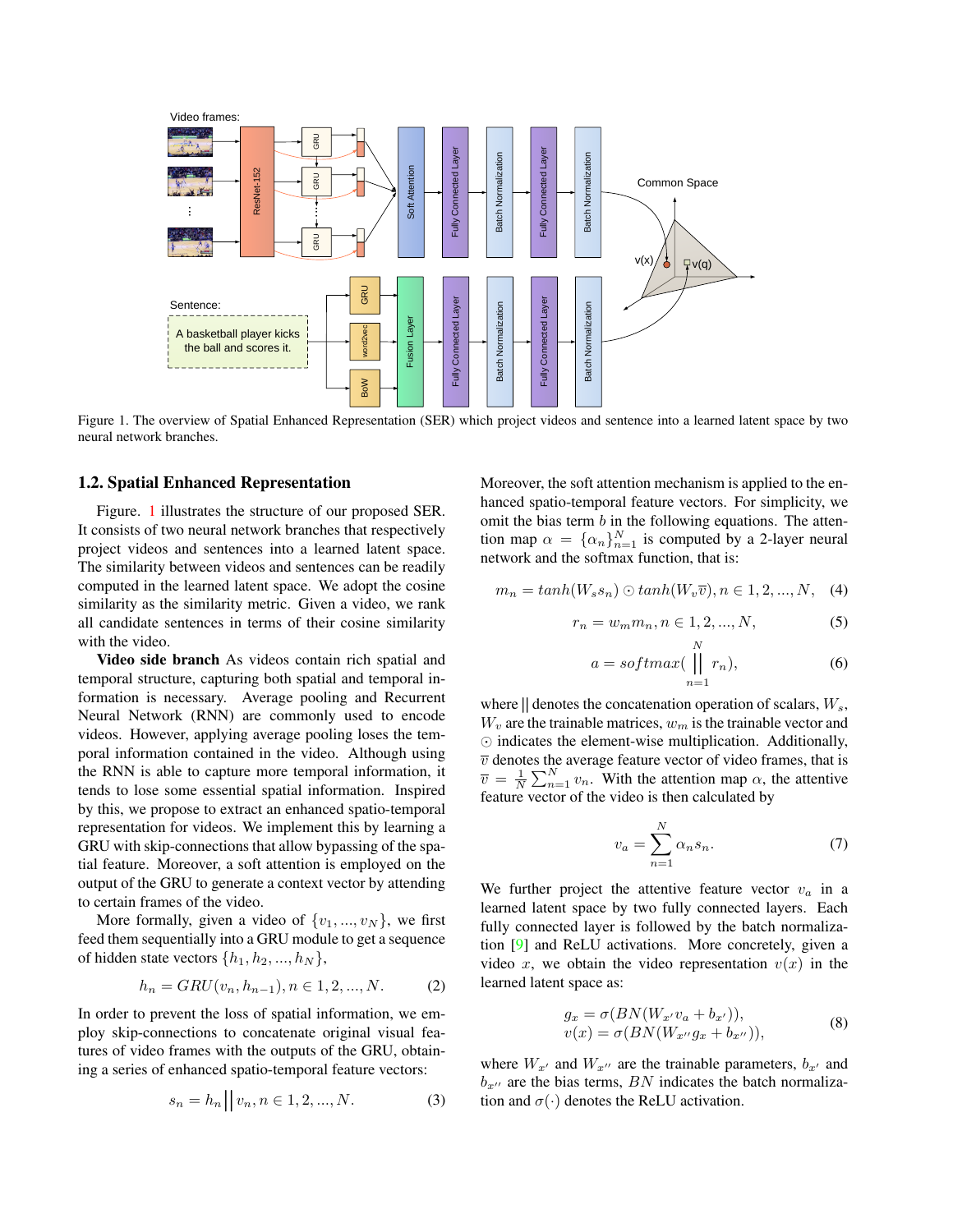<span id="page-2-2"></span>Sentence side branch Similar to the video video branch, two fully connected layers with batch normalization and ReLU activations are used to embed sentences into the learned latent space. Given a sentence  $q$ , the sentence is represented in the space as

$$
q_x = \sigma(BN(W_{q'}s(q) + b_{q'})),
$$
  
\n
$$
v(q) = \sigma(BN(W_{q''}g_q + b_{q''})),
$$
\n(9)

where  $W_{q'}$  and  $W_{q''}$  are the trainable parameters,  $b_{q'}$  and  $b_{q''}$  are the bias terms, and  $s(q)$  indicates the multi-scale sentence feature vector computed in Eq. [1.](#page-0-0)

#### 1.3. Learning algorithm

Objective function In order to train the model, we use an improved triplet ranking loss [\[7\]](#page-4-2) which penalizes the model according to the hardest negative examples. Specially, the improved triplet ranking loss  $l(x, q)$  for a videosentence pair  $(x, q)$  is defined as:

$$
l(x, q; \theta) = \max_{q'} [\alpha + s(x, q') - s(x, q)]_+, \qquad (10)
$$

where  $q'$  is a hardest negative sentence sample for the videosentence pair  $(x, q)$ ,  $[\cdot]_+$  indicates function of  $[y]_+$  $max(y, 0), s(\cdot, \cdot)$  denotes the cosine similarity function, and  $\theta$  indicates all the trainable parameters in the model. Following [\[7\]](#page-4-2), we define the hardest negative example as the most dissimilar sentence sample in a mini-batch. We train the model to minimize the overall improved triplet ranking loss on a given training set  $\mathcal{D} = \{(x, q)\}\)$ , containing a number of relevant video-sentence pairs:

<span id="page-2-0"></span>
$$
\underset{\theta}{\text{argmin}} \sum_{(x,q)\in\mathcal{D}} l(x,q;\theta). \tag{11}
$$

**Optimization** We solve Eq.  $(11)$  using stochastic gradient descent with RMSprop [\[14\]](#page-4-10). This optimization algorithm divides the learning rate by an exponentially decaying average of squared gradients, preventing the learning rate from effectively shrinking over time. We empirically set the initial learning rate  $\eta = 0.0003$ , decay weights  $\gamma = 0.9$ and small constant  $\epsilon = 10^{-6}$  for RMSprop. We apply the dropout to all hidden layers to mitigate model overfitting, with the rate of 0.2. Lastly, we take an empirical learning schedule as follows. Once the validation loss does not decrease in two consecutive epochs, we divide the learning rate by 2. The early stop occurs if the validation performance does not improve in five consecutive epochs. The maximal number of epochs is 50.

#### 2. Evaluation

#### 2.1. Dataset

This year NIST did not provide any training data, so we train our model on the aggregation of three external

<span id="page-2-1"></span>Table 1. Overview of datasets used in our submission.

|            | Dataset           | # Videos | # Sentences |
|------------|-------------------|----------|-------------|
|            | $MSVD$ [3]        | 1,970    | 80,863      |
| Train      | MSR-VTT $[16]$    | 10,000   | 200,000     |
|            | <b>TGIF [10]</b>  | 101,980  | 125,672     |
| Validation | tv2016train $[1]$ | 200      | 400         |
| Fine-Tune  | tv2016test $[1]$  | 1,915    | 3,830       |

datasets, namely MSR-VTT [\[16\]](#page-4-12), MSVD [\[3\]](#page-4-11) and TGIF  $[10]$ . Additionally, we also use the training and the test set provided for the VTT task in TRECVID 2016 [\[1\]](#page-4-14), as their video source are the same as the test set of this year. For the ease of reference, we name two datasets as tv2016train and tv2016test. We use the tv2016train for cross-validation and the tv2016test for fine-tuning the models trained on the external training sets. The tv2016train and the tv2016test respectively consist of 200 and 1,915 videos, and each video is associated with two sentences. An overview of datasets is given in Table [1.](#page-2-1) Note some videos of TGIF are corrupted, which have been removed. The TRECVID organizer provides four test sets this year, denoted as set 2, set 3, set 4 and set 5. Each test set has 1,613, 795, 388 and 159 videos respectively [\[2\]](#page-4-15).

#### 2.2. Submissions

DL-61-86.run1 Run1 is based on our entry for VTT task in TRECVID 2016 [\[13\]](#page-4-0). But we use new features extracted from ResNet152, use the multi-scale sentence vectorization to represent sentences and optimize the model with an improved triplet ranking loss. Moreover, we additionally apply the batch normalization after each fully connected layers, which further improve the performance. This run is not fine-tuned on the tv2016test set.

DL-61-86.run2 Run2 is the SER model described in the Section [1,](#page-0-1) which learns a learned latent space where the cosine similarity between the video and the sentence is computed. This run is also not fine-tuned on the tv2016test set.

DL-61-86.run3 Run3 ensembles six models: 1) run1, 2) Similar to run1, while it uses the word2vec as the sentence representation, 3) run2, 4) Similar to run2, while it uses the word2vec as the sentence representation, 5) Similar to run2, while it uses the average pooling instead of the soft attention, 6) Similar to run2, while it uses the word2vec as the sentence representation and the average pooling instead of the soft attention. Each model is trained with two different random initialization without fine-tuning. We fuse 12 similarities as the final similarity.

DL-61-86.run4 In run4, we ensemble six models used in run3, while we fine-tune them on the tv2016test set with initial learning rate 2e-5.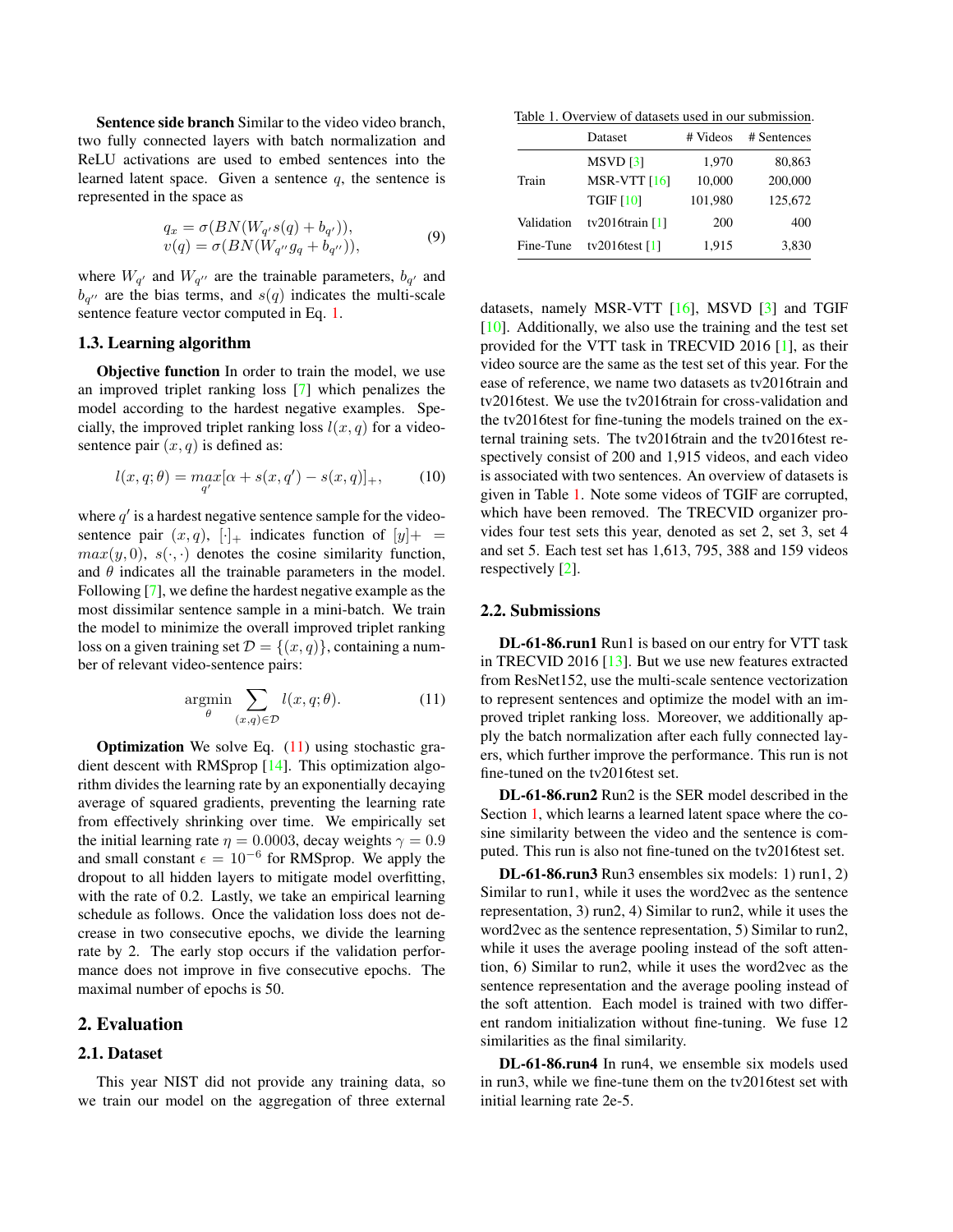

<span id="page-3-0"></span>(d) Results on the test set 5

Figure 2. State-of-the-art video-to-text matching and ranking results in the TRECVID 2017 benchmark, showing the good performance of our models compared to other alternative approaches. The performance can be further improved by the model ensemble.